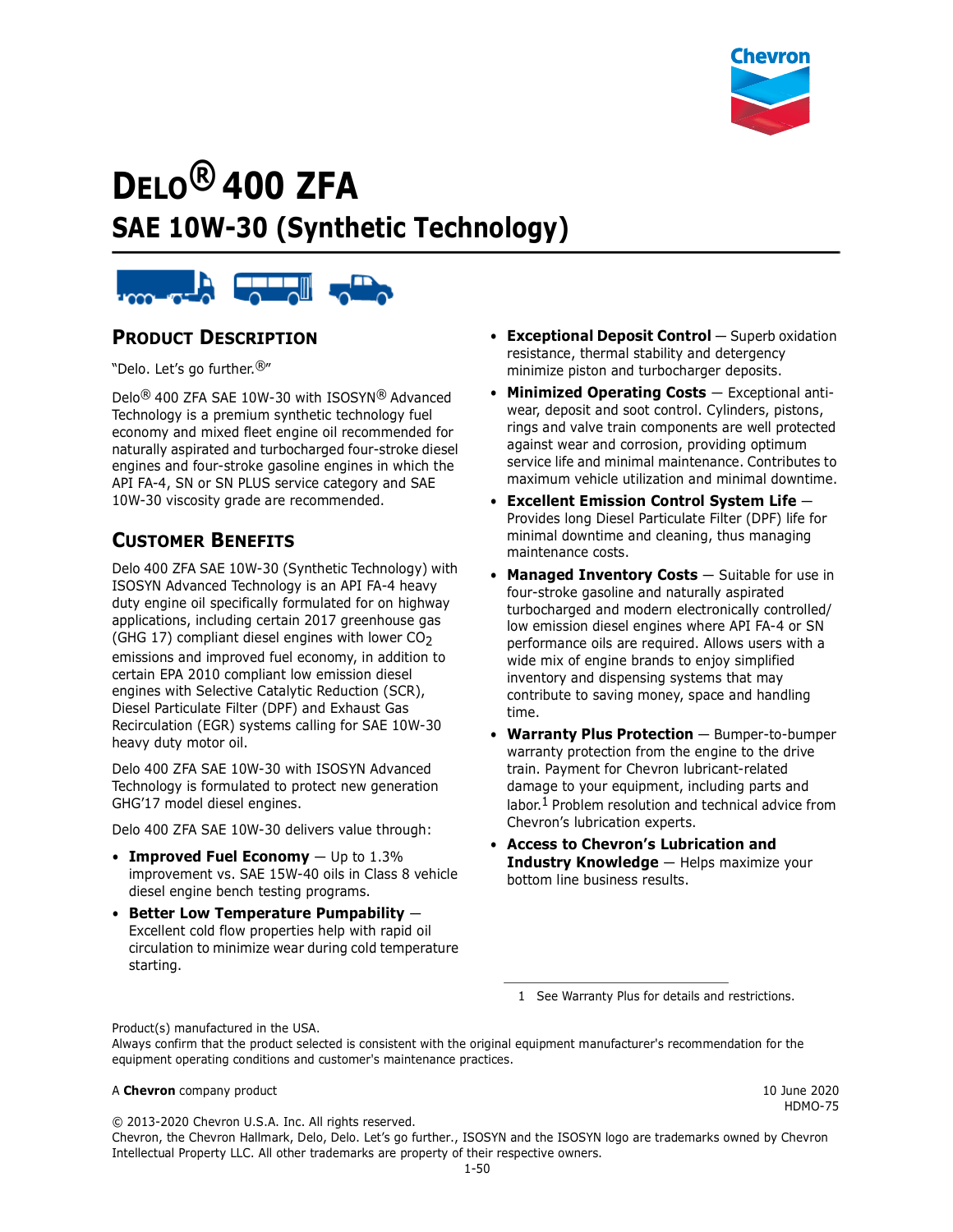#### **FEATURES**

Delo® 400 ZFA SAE 10W-30 with ISOSYN® Advanced Technology is formulated using advanced



additive technology to provide outstanding protection and improved fuel economy for on-highway diesel engine applications that allow the use of an API FA-4 SAE 10W-30.

Delo 400 ZFA SAE 10W-30 is formulated with ISOSYN Advanced Technology, which is the combination of Chevron's industry-leading formulating expertise with unique, high performance additive chemistry to help extend the durability of critical engine parts.

## **ISOSYN ADVANCED TECHNOLOGY**

ISOSYN Advanced Technology is the combination of Chevron's outstanding formulating expertise, unique high performance additive chemistry and premium base oils that helps extend the durability of critical diesel engine parts.

Delo 400 products formulated with ISOSYN Advanced Technology can provide improved engine longevity, extended oil drain performance, and excellent diesel component parts protection, helping to extend vehicle life and minimize total cost of ownership when compared with previous generation Chevron HDMO formulations.

ISOSYN Advanced Technology benefits customers by helping to provide:

- Up to 35% improved oil oxidation control\*
- Up to 68% improved wear protection\*
- Up to 64% improved piston deposit control\*
	- \*Results will vary based on the Delo 400 product, operating conditions, and engine types. Always follow OEM recommendations and utilize used oil analysis testing when extending oil drain intervals.

## **FUNCTIONS**

Delo 400 ZFA SAE 10W-30 with ISOSYN Advanced Technology helps to keep rings clean and free for maximum combustion pressure and minimal wear. It minimizes valve and piston crown land deposits, thus managing oil consumption. Its high level of ashless dispersants keeps fuel soot in suspension and thus helps to avoid filter plugging, heavy cylinder head

sludge, abrasive polishing wear, high viscosity increase, and oil gelling. These problems can result in excessive engine wear and bearing failure on startup, without prior indication to the operator.

Specially selected oxidation inhibitors control oxidation, sludge, and undue thickening. Its unique blend of extreme pressure anti-wear additives protect against valve train wear and scuffing of highly loaded parts operating under boundary lubrication. A specially selected viscosity index improver ensures easy flow at low temperatures and excellent film protection in hot engine areas. A defoaming additive protects against air entrainment.

The combination of premium dispersant additives and ISOSYN Advanced Technology allows Delo 400 ZFA SAE 10W-30 to effectively disperse soot and keep it in suspension. This minimizes the risk of valve train wear and filter plugging.

## **Applications**

Delo 400 ZFA SAE 10W-30 with ISOSYN Advanced Technology is a fuel economy and mixed fleet engine oil recommended for naturally aspirated and turbocharged four-stroke diesel engines and fourstroke gasoline engines in which the API FA-4, SN or SN PLUS service categories and SAE 10W-30 viscosity grade are recommended. It is formulated for engines operating under severe service and in a wide range of climatic conditions.

Delo 400 ZFA SAE 10W-30 with ISOSYN Advanced Technology is formulated for exceptional performance with ultra low sulfur diesel (ULSD) and other low sulfur diesel fuels.

#### **Delo 400 ZFA SAE 10W-30 is approved for:**

- **API Service Categories** FA-4, SN, SN PLUS
- **Cummins** CES 20087
- **Daimler MB-Approval 228.61**
- **Detroit Fluids Specification (DFS)** 93K223

#### **Delo 400 ZFA SAE 10W-30 is recommended for:**

• **Ford F150** diesel engines where Ford WSS-M2C214-B1 or API FA-4 SAE 10W-30 is specified

It is also recommended for today's most modern onhighway low emission designs, as well as some previous generation model diesel engines (Detroit Diesel DD15/DD13 EPA 13 and EPA 10 model diesel

Always confirm that the product selected is consistent with the original equipment manufacturer's recommendation for the equipment operating conditions and customer's maintenance practices.